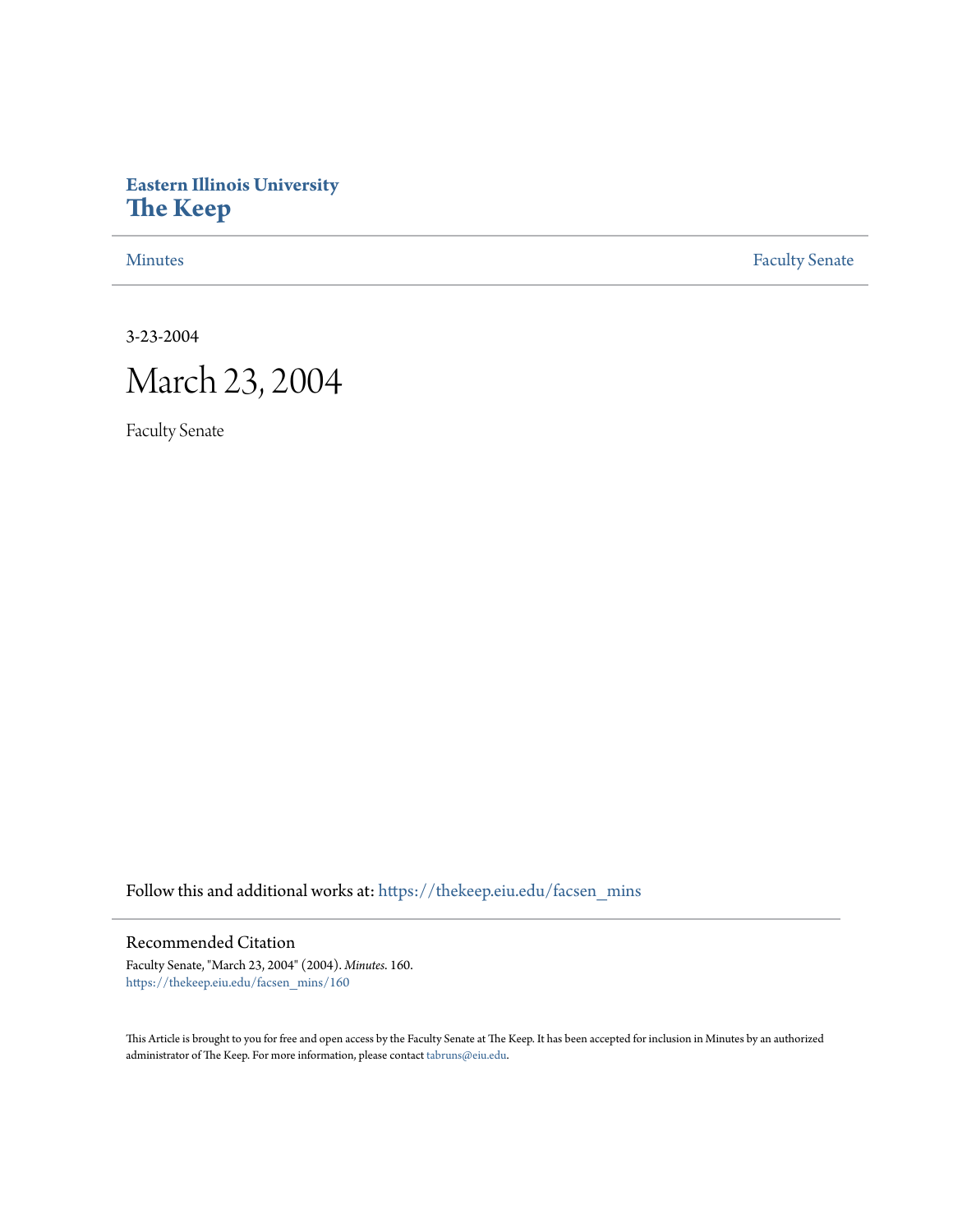### **FACULTY SENATE MINUTES FOR March 23, 2004 (Vol. XXXII, No. 25)**

The 2003-2004 Faculty Senate minutes and other information are available on the Web at www.eiu.edu/~FacSen. The Faculty Senate agenda is posted weekly on the Web, at Coleman Hall 3556, and on the third-level bulletin board in Booth Library. Note: These Minutes are not a complete verbatim transcript of the Senate meeting.

## **The Senate solicits commentary and advice concerning a resolution regarding scholarly publications. The proposed resolution is attached to these Minutes. Also attached is the Senate's NCA Self-Study Report.**

**I. Call to order by Chair David Carpenter at 2:00 p.m.** (Booth Library Conference Room):

Present: J. Allison, R. Benedict, A. Brownson, D. Carpenter, D. Carwell, Comerford, B. Lawrence, A. Haile Mariam, M. Monipallil, W. Ogbomo, J. Pommier, S. Scher, J. Stimac,

Excused: L. Comerford. Guests: Blair Lord, Charles Rohn, Keile Lacy, Kevin Sampier, Kyle Donash.

**II. Approval of the Minutes of March 9, 2004: Motion (Ogbomo/Brownson) to approve**, with a change (IV. A) from Scher, who asked for language that the Distinguished Faculty Award Committee "recommended" rather than "named" Professor John Best. Yes: Benedict, Brownson, Carwell, Monipallil, Ogbomo, Scher, Stimac, Haile Mariam, Allison, Carpenter, Fischer. Abstain: Wolski. **Motion passed.**

#### **III. Announcements:**

A. Senator Fischer urged faculty to attend the following Faculty Development opportunities:

> -James Tidwell's "Is Copying Right? What Every Professor Should Know About Copyright Law" (March 25, 3-4:30 p.m. in Title Room 1205 McAfee). -Dr. John Best's and Dr. Ruth Hoberman's "Focus Group: Keeping Senior Faculty Engaged" (April 6, 12-1:00 p.m. in Lord Dining Room,

 Pemberton Hall). -Dr. Todd Zakrajsek's "Maximizing Learning: Creating Positive

 Learning Environments" (April 12, 1-4:00 p.m. in the Effingham Room of the MLK Union).

- B. Senator Scher reminded faculty that they can contribute to the Luis Clay Mendez Scholarship Fund by sending contributions to Stephen Canfield (Foreign Languages).
- C. Senator Pommier noted that requests and contributions for name engravings at the Courtyard are due April 1.

#### **IV. Communications:**

- A. Bonnie Irwin: Undated article, "Transforming the freshman year," forwarded from Charles Eberly.
- B. Obia Godson (3/11): E-mail conveying schedules and resumes of interviewees for the Director of Minority Affairs.
- C. Martha Brown (3/12): E-mail with attachments conveying interview schedules and vitae for Director of Admissions candidates.
- D. President Hencken (3/12): E-mail concerning the Senate's motion recommending Placement of responsibility for scholarships in Academic Affairs. Since the Senate's main objective was "ensuring continued support for Honors" scholarships, he believes "the intent of the Senate can be accomplished must directly by a presidential commitment to sustaining the current level of support for these scholarships . . . ."
- E. President Hencken (3/12) E-mail response to Carpenter's e-mail (3/11) notifying the President of the Senate's motion about advertising events. Hencken asked Dr. Jill Nilsen to provide information about costs for advertising, which he called "an excellent idea." He also reported that Mayor Dan Cougill "is agreeable in allowing EIU to post campus events on the Charleston channel which broadcasts on cable TV -- currently channel 4."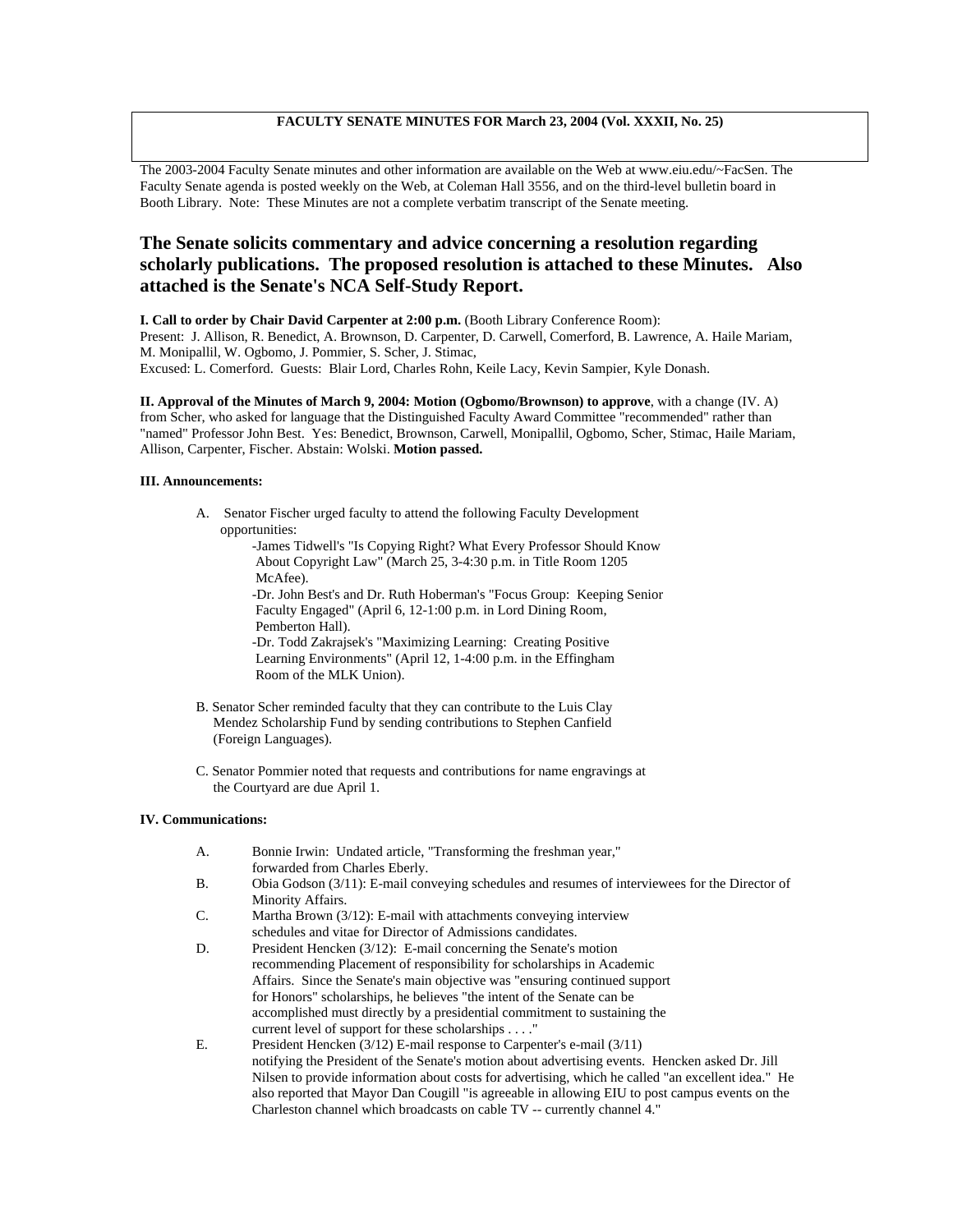F. President Hencken (3/23): E-mail about the high cost (\$11,000) of advertising EIU events in local newspapers. In light of the high cost, Senate members discussed a range of alternative means to increase community awareness of EIU events. At the request of Senate members, Chair Carpenter will send a communication to the President suggesting the following venues for better advertising EIU events: the Charleston channel, *The Leader*, the *DEN*, WEIU, EIU's Web Page. Senate members agreed that the university could arrange for more timely and prominent announcements of university events. Chair Carpenter expressed satisfaction that the issue had opened up the possibility of closer cooperation between the city and EIU, particularly in light of Mayor Cougill's suggestion about advertising events on the Charleston channel. G. Rick Sailors (3/12): E-mail stating his belief that one of the Senate's appointees (Robin Murray) to the Radio/TV Advisory Board had resigned, turned in her "notebook," and moved to Champaign. Sailors also conveyed information about various activities in his area and urged the Senate to communicate with Mark Borzi, the Board's chair, regarding the

Board's business. Sailors noted that the Board's *By-laws* require at least one meeting each semester. Carpenter stated that Murray remains a Senate appointee, that she still has her "notebook" on her office desk, and that she has not moved to Champaign. Chair Carpenter will seek to determine whether the Radio/TV Board has been meeting regularly and what sort of miscommunication has occurred regarding the Senate's appointee.

- H. Intercollegiate Athletics Board Minutes (4/11).
- I. Staff Senate Minutes (3/10).

#### **V. Business:**

A. Committee Reports

Executive Committee: Although there was no executive committee business to report, Carpenter announced that Wednesday, March 24, the CUPB Academic Affairs Subcommittee meets at 2:00 p.m. and the President's Ad Hoc Budget Committee at 4:00 p.m.

Elections Committee: Senator Lawrence distributed lists of candidates for faculty elections. While extension of the deadline resulted in a significantly greater number of candidates, a number of positions for a number of colleges still have no candidates, particularly from Arts and Humanities. She encouraged people to run as write-in candidates for the open positions. While senators agreed there is no alternative to write-in candidates for the time being, they agreed, at Senator Benedict's suggestion, to discuss a possible modification of *Bylaws* in the future. Lists of candidates, along with candidates' statements, will be mailed to faculty before the election, which will take place Wednesday, March 31, and Thursday, April 1, in the MLK Union. Lawrence also distributed a sign-up sheet for Senators to indicate times they will serve at the election tables.

Director of Grants and Research Search Committee: Senator Fischer stated that 15-19 applicantions are being reviewed. The committee will meet Friday, March 26, to which applicants to invite to campus.

Development Communication Committee: Senator Pommier reported that the group now meets bimonthly. Pre-mailers will be used to expedite mailing of contributions. Approximately 33% of contributions go for fund-raising expenses, some of which are for Ruffalo Cody's services. The Athletics area is "furious" about also having to share in the 33% cost. Because of economic conditions affecting interest rates, some scholarships are now drawing on "corpus" money; this problem is particularly the case with recently established scholarship funds.

Search Committee for Dean of Honors College: Senators Stimac and Wolski stated that telephone interviews are taking place. Next week the committee will determine which four or five of the forty-six applicants will be invited to campus. Candidates will likely attend campus for interviews during the third week of April.

B. Senate Forum Committee

**Lawrence introduced a motion (seconded by Wolski) that the Senate create a Forum Committee as a standing committee of the Senate. The motion, having passed unanimously, was followed by a motion (Lawrence/Fischer) to revise the Senate's** *Bylaws* **to include a Forum Committee as item "E" under "Standing Committees." The motion passed**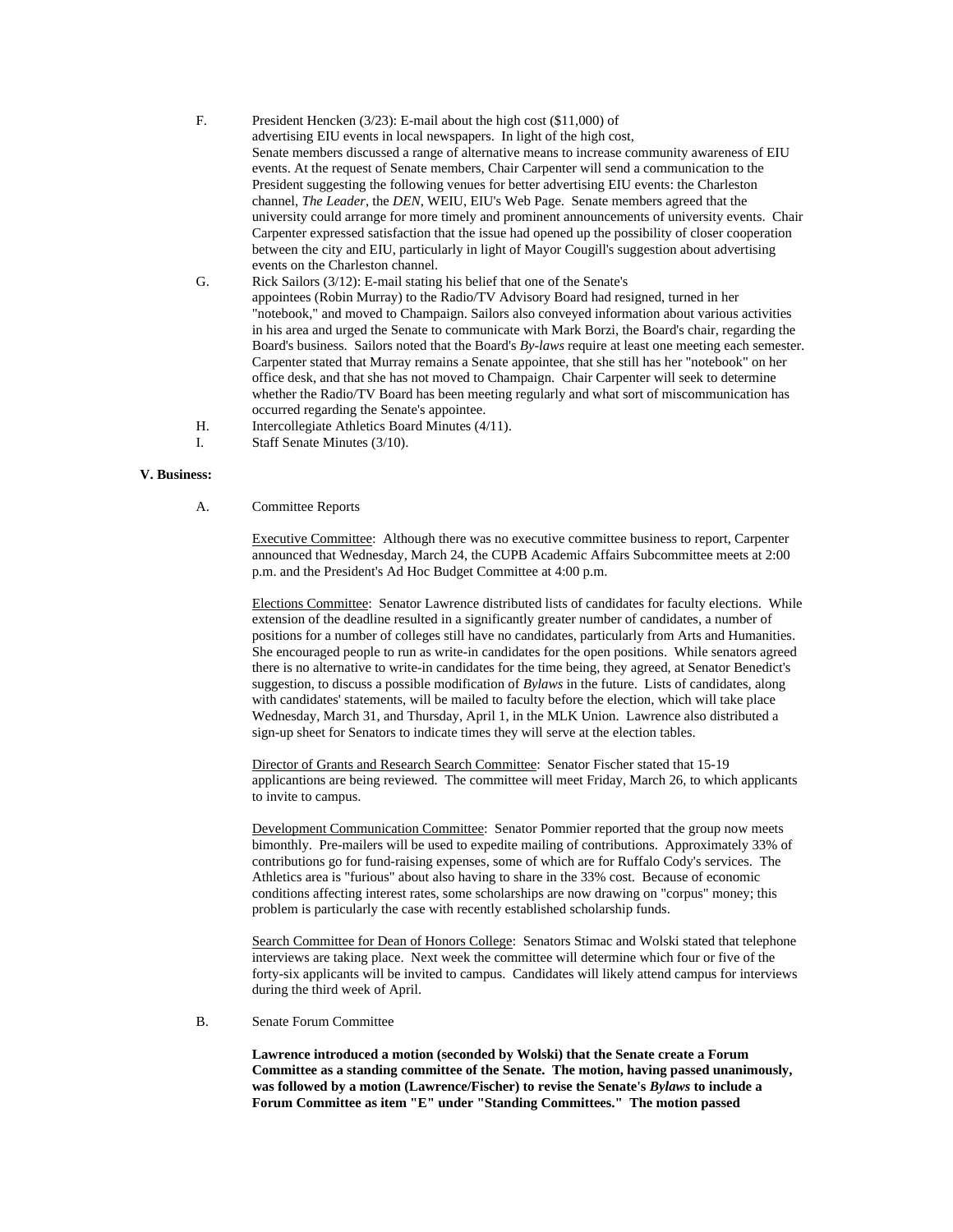#### **unanimously.**

C. Senate's NCA Self-Study Report

Senator Lawrence distributed a revised version of the Self-Study Subcommittee's report. After senators incorporated a range of additional revisions and additions, **there was a motion (Benedict/Wolski) to approve the report. The motion passed unanimously. The self-study report is attached to these Minutes.**

D. Evaluation of Administrators

Amplifying a handout he distributed at an earlier Senate meeting, Provost Lord referred to an Internal Governing Policy (#31), which describes administrative evaluations. Last year, he initiated annual evaluations of dean and directors (one-third of them each year), gathering information through a simple form in conjunction with a 360-degree approach. Deans use the forms for chair evaluations, and a variety of personnel knowledgeable about administrators participate in the process. Senator Benedict wondered about the objectivity of the process when people can choose who will evaluate them. Lord responded that people cannot "cherry pick" evaluators. Senator Lawrence recommended anonymous forms (unsigned) for subordinates as a means to obviate the possibility of retaliation. Lord explained that while he sees names, people being evaluated do not. There was considerable diversity of views about the merits of signed and unsigned evaluations. Fischer noted the participation of faculty in administrative evaluations at other universities. Lord indicated that he would not be averse to such participation. Senator Ogbomo and Senator Haile Mariam expressed reservations about junior faculty signing evaluations. Senator Scher stated that not all faculty have to be involved in each evaluation -- that a sampling would be sufficient. Lord described a "names optional" approach as a possibility. He would welcome suggestions from the Senate. When Chair Carpenter invited members to serve on a subcommittee to formulate proposals, Senators Haile Mariam, Benedict, and Fischer volunteered.

E. Discussion of Resolution Regarding Scholarly Publication

Senator Brownson explained why she believes the Senate should pass its own resolution (moved by Brownson, seconded by Stimac at the March 9

meeting). She maintained that when universities take a firm stand, publishers and the community do take notice. Lawrence said a number of her colleagues have expressed reservations about a Senate resolution. These colleagues believe the matter is better left in the hands of particular disciplines and professional organizations. Lawrence read from a communication from Ellen Keiter (Chemistry). Among the points Keiter advanced are that EIU would have a low impact on the problems, that scholars should be encouraged to publish in prestigious journals, that a publication record affects grant opportunities, and that faculty should strive to affect change through professional organizations. Senator Monipallil pointed out that the last section of paragraph three of the resolution intrudes

on *Contract* provisions related to faculty evaluation. Brownson agreed to strike the language about "evaluations of [faculty] performance." Referring to the second paragraph, Haile Mariam asked that the language "encourages senior faculty" be amended to "encourages faculty." Senators agreed to postpone voting to allow more time for faculty to offer views about the resolution.

#### **Adjournment: 3:45 p.m.**

#### **Future Agenda Items:**

Activities of Enrollment Management, Academic/Faculty Advising, Evaluation of Administrators, Shared Governance for Academic Technologies, Community Service Programs and Opportunities, Faculty Forum Committee, Scholarly Publication, Recommendations Based on Faculty Forum, Electronic Writing Portfolio.

Respectfully submitted,

John Allison

NCAA Self-Study of the Eastern Illinois University Faculty Senate, Spring, 2004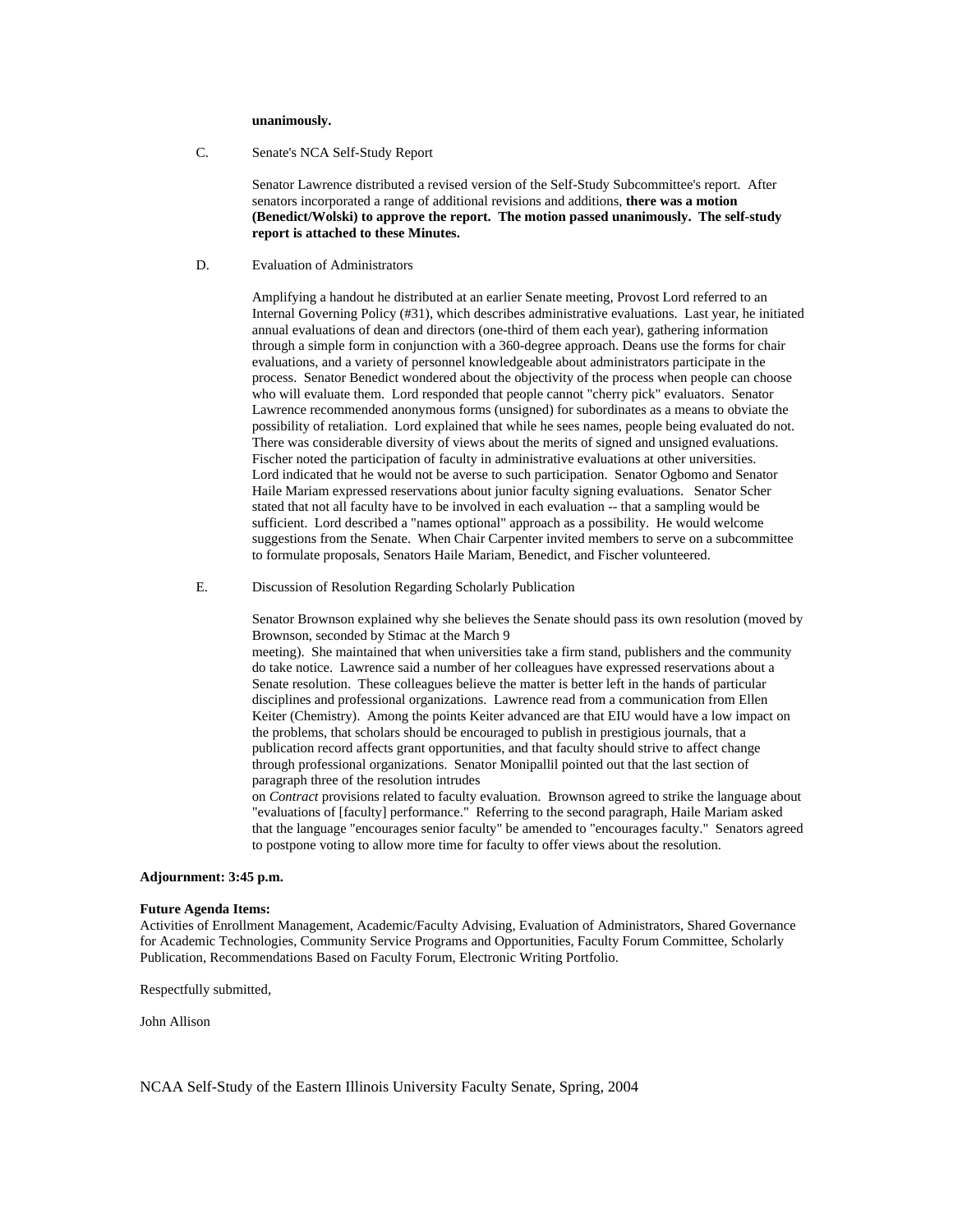The Faculty Senate acts as a forum for and facilitates the open discussion of University issues in multiple ways:

- \* The Senate has organized annual and biannual Faculty forums on the following topics:
	- ❖ a proposed University College,
	- $\bullet$  policy and planning in technology,
	- academic freedom,
	- $\bullet$  shared governance,
	- $\triangleleft$  threats to the quality of education at EIU,
	- faculty development, and online education.

These forums have resulted in successful proposals, such as a restructuring of Faculty Development and the creation of the Center for Academic Technology Support.

- $\bullet$  The Senate has organized special elections to gauge the will of the faculty on controversial issues, for example, the inclusion of chairs as representatives of faculty on committees.
- $\bullet$  The Senate frequently invites members of the university community to its meetings.
- \* The Senate publishes minutes of its weekly meetings and disseminates almost a thousand copies throughout the campus.
- The Senate has increased its effectiveness in keeping the campus community abreast of issues by developing and maintaining an active website.

The Faculty Senate oversees faculty participation in shared governance:

- in appointing and directing the election of members of standing, *ad hoc*, and university-wide search committees.
- $\bullet$  in serving as an advisory body to the administration. For example, in reviewing planning proposals:
	- $\triangle$  the formation of a University College (1996)
	- the consolidation of Zoology/Botany/Environmental Biology departments (1997)
	- $\triangle$  the institution of a Fall Convocation (1998)
	- $\triangle$  the formation of an Honors College (2003).

The Faculty Senate serves as a liaison between the faculty and other campus groups as well as between Eastern faculty and statewide educational agencies.

- Members of student government attend Faculty Senate meetings as non-voting members.
- 
- The Faculty Senate has worked with student groups
	- process to support a resolution brought by the Sweatshop Action Coalition (1998)
	- to change the grade-appeal process (2003)
	- to organize classroom voter registration (2004)
- Administrators and staff members regularly attend Senate meetings, both as invited guests and as observers.
- \* The Senate appoints the Eastern representative to the Faculty Advisory Council of the Illinois Board of Higher Education.
- The Senate sends a representative to biannual Council of Illinois University Senates meetings.

 Representatives of the Board of Trustees, the Eastern Illinois University Foundation, and of the Illinois State Legislature have been invited to Senate meetings for presentations and discussions:

- Trustees Tom Johnson and Carl Koerner discussed multiple issues concerning the campus (1998).
- Dr. Jon Laible, Director of EIU Foundation talked about the mission and operations of the foundation (1998,2000, 2002).
- State Senator Dale Righter gave a legislative update (2000,2003).